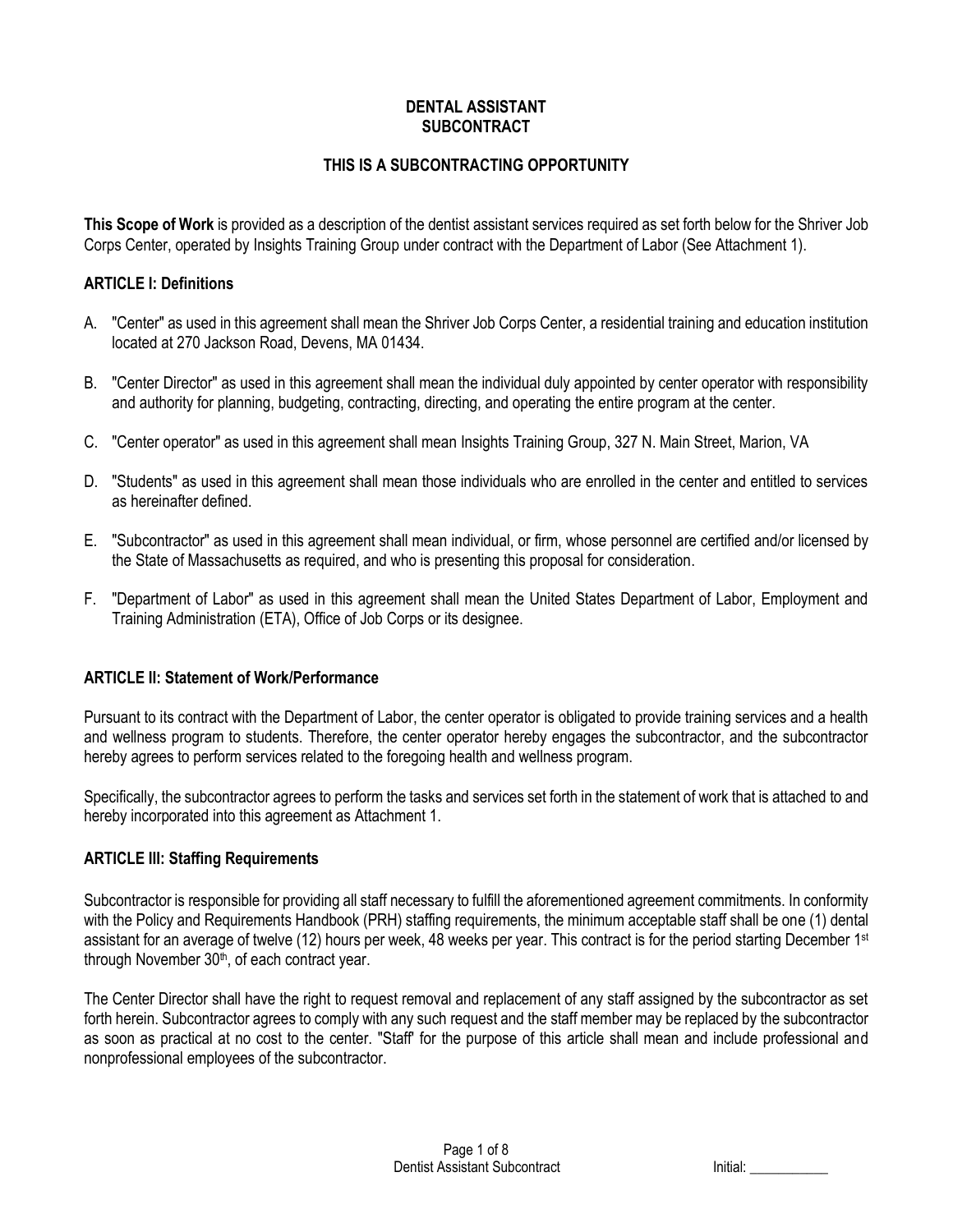## **ARTICLE IV: Period of Performance**

Standard facility contract year runs from December 1<sup>st</sup> to November 30<sup>th</sup> of the following year. The parties mutually agree that this agreement shall be in effect from the point when an award notification is provided to the subcontractor by the Center's Purchasing Agent. The agreement also includes the possibility of 12-month extensions as approved.

## **ARTICLE V: Compensation/Payment/Limitation**

#### **A. Compensation**

Remuneration for services rendered will be proposed at a dollars-per-hour rate for:

SJCC 2021 CONTRACT YEAR (December 1, 2021 through November 30, 2022) or whatever the remaining balance of the contract year shall be. This also includes any continuation of services as approved with the inclusion of optional year extensions if any are available.

#### **B. Payment**

Payment shall be made within thirty (30) days of receipt by the center operator of an acceptable invoice.

#### **ARTICLE VI: Indemnification and Insurance**

The subcontractor does hereby agree to indemnify and hold harmless the center; the center operator; the Department of Labor and their officers, agents, and employees from any claim, action, lawsuit or liability for injury or damage to any person or property arising out of performance of this agreement. The subcontractor is required to maintain a current professional liability policy with a limit of at least \$1,000,000 per claim, \$3,000,000 annual aggregate.

#### **ARTICLE VII: Independent Contractor**

This agreement is not intended by the parties to constitute or create a joint venture, partnership, formal business organization of any kind, or employer/employee relationship between the parties, and the rights and obligations of all parties shall be only those expressly set forth herein. Neither party shall have authority to bind the other except to the extent authorized herein. The parties to this agreement shall remain as independent contractors at all times, and neither party shall act as the agent for the other.

Subcontractor shall secure and keep current, at its own expense, all licenses and other certifications required by law or otherwise necessary to fulfill the statement of work. Subcontractor shall be solely and exclusively liable to third parties for all costs incurred by the subcontractor and for all claims of damage against the subcontractor arising out of or based on subcontractor's performance of this agreement, and is responsible for maintaining proper insurance, at the subcontractor's sole expense, to cover any and all such contingencies. Subcontractor shall also assume full responsibility for payment of any and all federal, state, and local taxes or contributions imposed or required under unemployment insurance, social security, and income tax laws, with respect to subcontractor's performance under this agreement.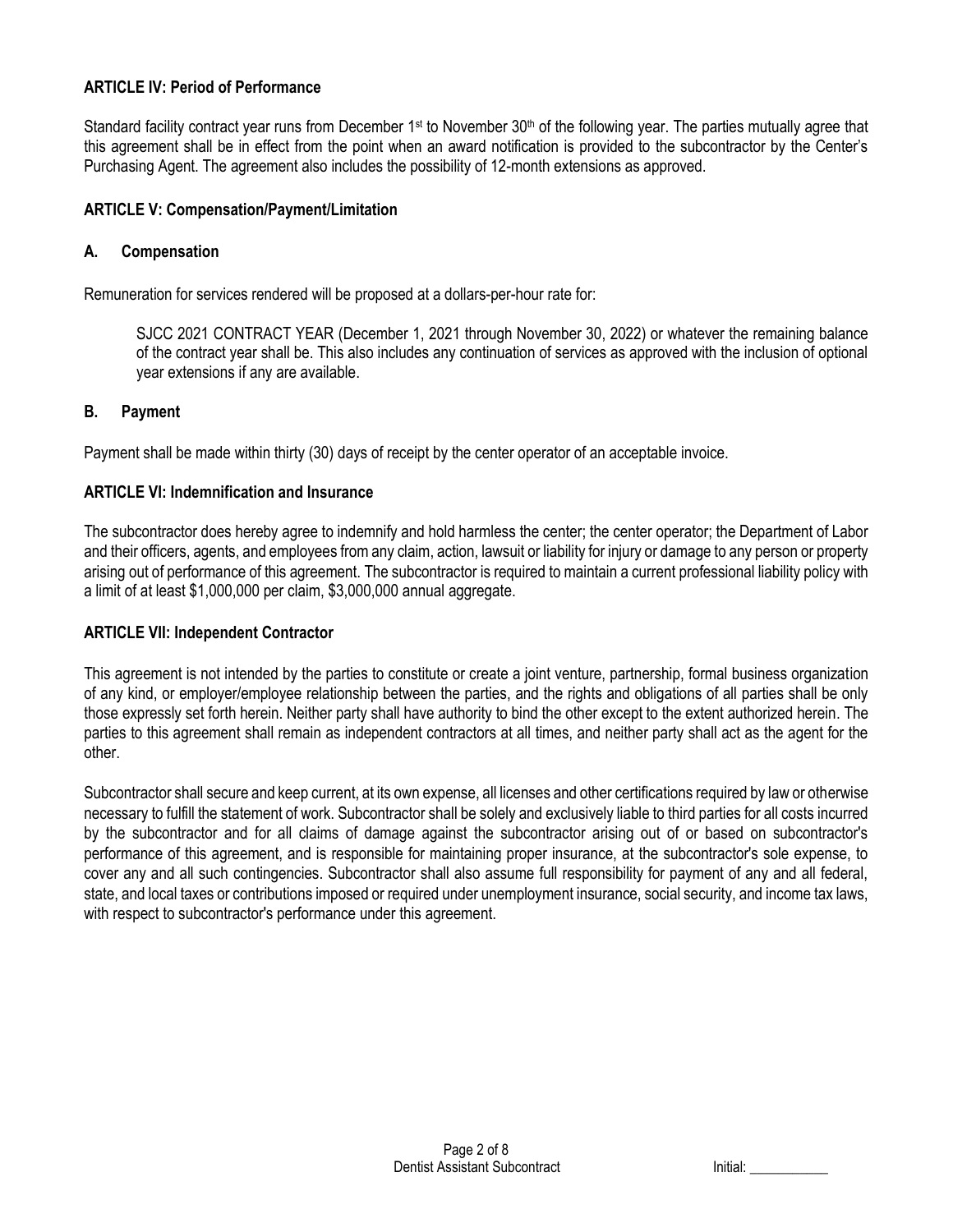## **ARTICLE VIII: Termination of Agreement**

This agreement may be terminated by the center operator, or subcontractor upon thirty (30) days written notice. The notice shall be effective on the same date as duly posted in the United States mail, certified, addressed and postage paid. The notice shall be sent to the affected parties at:

| To the center:          | Shriver Job Corp Center<br>Attn: Center Director<br>270 Jackson Road<br>Devens, MA 01434 |
|-------------------------|------------------------------------------------------------------------------------------|
| To the center operator: | Insights Training Group, LLC<br>327 N. Main Street<br>Marion, VA 24354                   |
| To Subcontractor:       |                                                                                          |

The center operator also reserves the right to terminate this agreement, in whole or in part, with or without notice.

**\_\_\_\_\_\_\_\_\_\_\_\_\_\_\_\_\_\_\_\_\_\_\_\_**

## **ARTICLE IX: General Provisions**

The parties agree that the following provisions are applicable to this agreement:

- A. That the subcontractor agrees to perform its services in accordance with professional standards and policies, procedures, and guidelines as may be established, from time to time, by the Department of Labor and/or the center operator. The subcontractor further agrees and acknowledges that the Department of Labor and the center operator reserve the right to change, modify, alter, and revoke the said policies, procedures, and guidelines.
- B. That no services under this agreement shall be delegated or subcontracted without the express written permission of the center operator.
- C. That the center operator may at any time, by written order, make reasonable requests for amendments and additions, within the general scope of this agreement, in the definition of services and tasks to be performed, the time, and the place of performance thereof.
- D. That the subcontractor shall maintain confidential health records on each student. These records shall be maintained in accordance with all Department of Labor and Job Corps standards and shall be the property of the Department of Labor.
- E. That the subcontractor shall make no public statements with respect to this agreement or its work there under and shall issue no public statements or advertising or conduct research related thereto without the prior written approval of the Center Director and the Department of Labor.
- F. That the subcontractor shall provide the center operator with current copies of professional licenses and insurance certificates.
- G. That it is understood and agreed that the services provided by the subcontractor are subject to monitoring and review by the Department of Labor.

| Initial: |  |
|----------|--|
|          |  |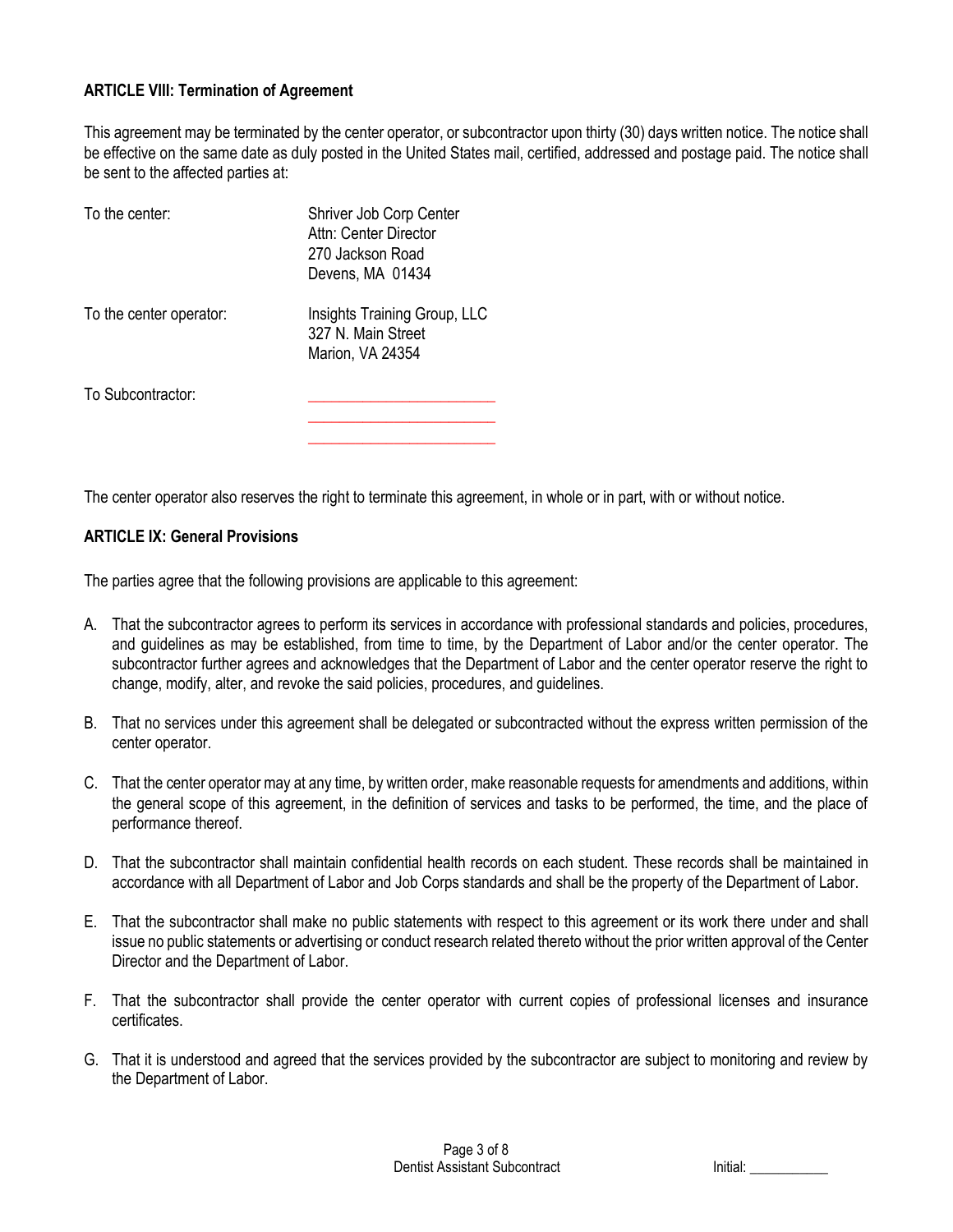- H. That this agreement is subject to the terms and conditions of the center operator's prime contract and certain provisions contained therein may be applicable to subcontractor. It is hereby understood and agreed that the provisions set forth in Attachment 2, if any, are hereby incorporated into this agreement by reference and shall have the same force and effect as though set out in full text herein.
- I. The agreement shall be construed and enforced in accordance with the laws of the state of Massachusetts.
- J. If any term or provision of this agreement is held to be illegal, invalid, void, and/or unenforceable, for any reason, such term or provision shall be fully severable; this agreement shall be construed and enforced as if such illegal, invalid, void, and/or unenforceable term or provision had never comprised a part of this agreement; and the remaining terms and provisions of this agreement shall remain in full force and effect.
- K. This agreement can only be modified in writing executed by each of the parties or their authorized agents.
- L. This writing is intended by the parties to be the final expression of their agreement and is a complete and exclusive statement of its terms, and all communications, negotiations, considerations, and representations, whether written or oral, between the parties with respect to the subject matter of this agreement are incorporated. Other than as specifically set forth in this agreement, no representations, understandings, and/or agreements have been made or relied upon in the making of this agreement.
- M. Evaluation of Award:

Insights Training Group, LLC anticipates the award of a single contract as a result of this solicitation to the responsible Offeror whose proposal is responsive to the solicitation and is determined to be the best value. Selection of the best value is determined through the process of evaluating strengths and weaknesses of each Offeror's proposal in accordance with the evaluation criteria stated herein.

In determining the best value, credentials are more important than past performance. Credentials and past performance combined are more important than cost. Insights Training Group LLC is more concerned with obtaining a proposal demonstrating superior credentialing and past performance than making an award at the lowest evaluated cost. Thus, the closer or more similar in merit that the Offeror's credentials and past performance are evaluated to be; the more likely the evaluated cost may be the determining factor in selection for award. However, Insights Training Group, LLC will not make an award at a premium in cost that it considers disproportionate to the benefits associated with the evaluated superiority of the offeror's credentials and past performance.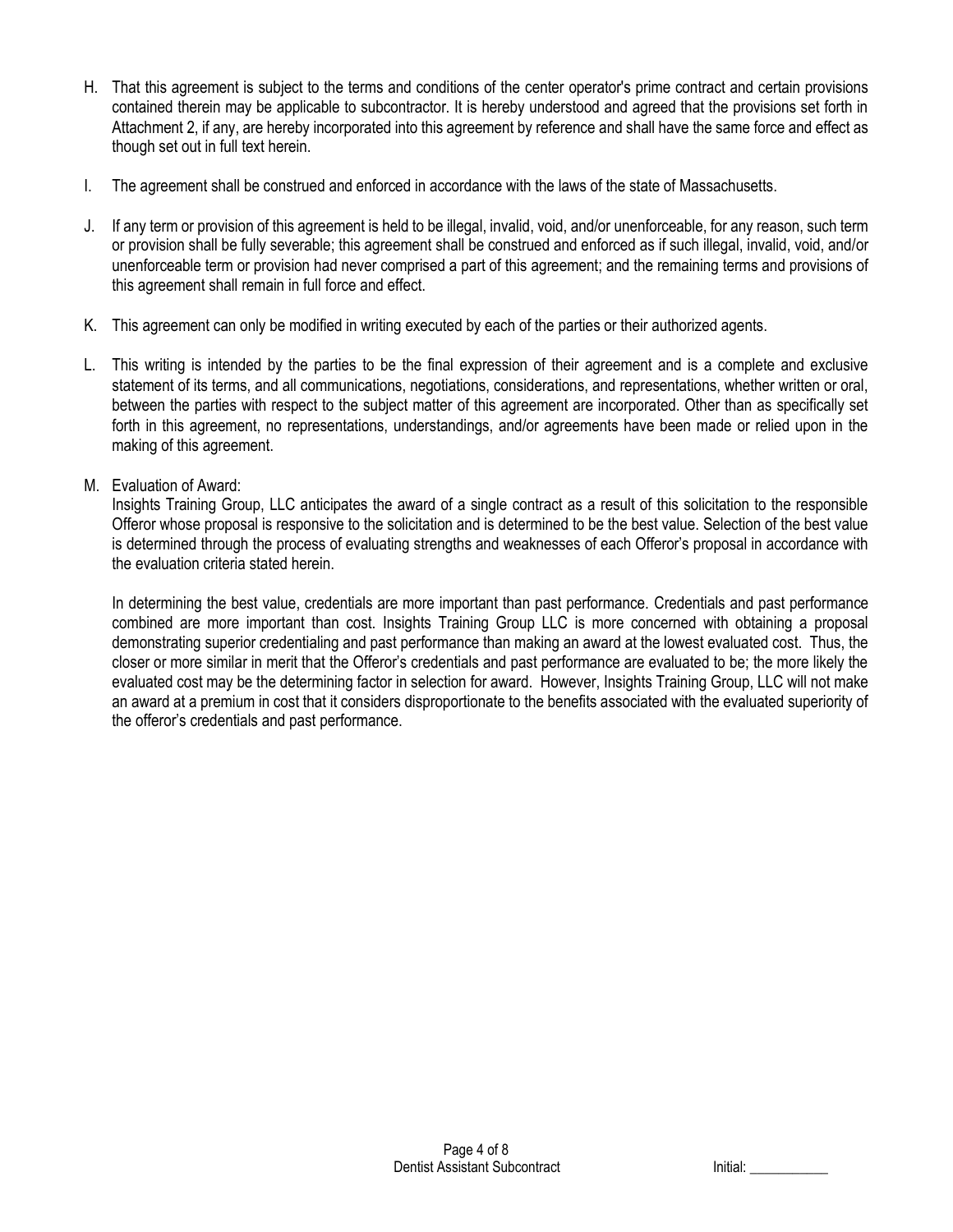# **DENTIST ASSISTANT**

## **STATEMENT OF WORK**

(Oral Health Services)

Subcontractor shall provide adequate licensed personnel to perform dental services for students, including but not limited to:

- Providing a Dental readiness inspection within 14 days after the student's arrival at the center. Document this exam on the entrance physical exam form. Dentist may train and designate another health staff to complete these exams if needed.
- Elective oral exam including bitewing x-rays upon students request for follow up on dental readiness exam
- Providing a student with a written diagnosis and treatment plan. With opportunity to accept or decline services. If services are declined, student may at any time choose to have the elective work completed.
- Establishing treatment according to priority classification and within program constraints.
- Providing basic dental care, as defined by the Job Corps PRH.
- Providing oral health education.
- Establishing an appropriate referral system to ensure the receipt of specialty care as defined in the PRH and within budget constraints.
- Providing or arranging for 24-hour emergency coverage.
- Participating in the coordination and integration of the oral health program with the wellness components, center activities, and center-community activities.
- Maintaining the accuracy and confidentiality of all required oral health and wellness records when they are in the subcontractor's presence.
- Providing support to the students in acquiring the oral health-related skills, knowledge, and attitudes that will make them employable.
- Promoting opportunities for the students to practice the skills that will help make them employable.
- Developing and complying with Job Corps infection control policies and procedures.
- Reviewing and signing standing orders annually for dental care in accordance with the Technical Assistance Guide on Standing Orders.
- Enforcing appropriate student workplace behavior when students are in the dental office or waiting area.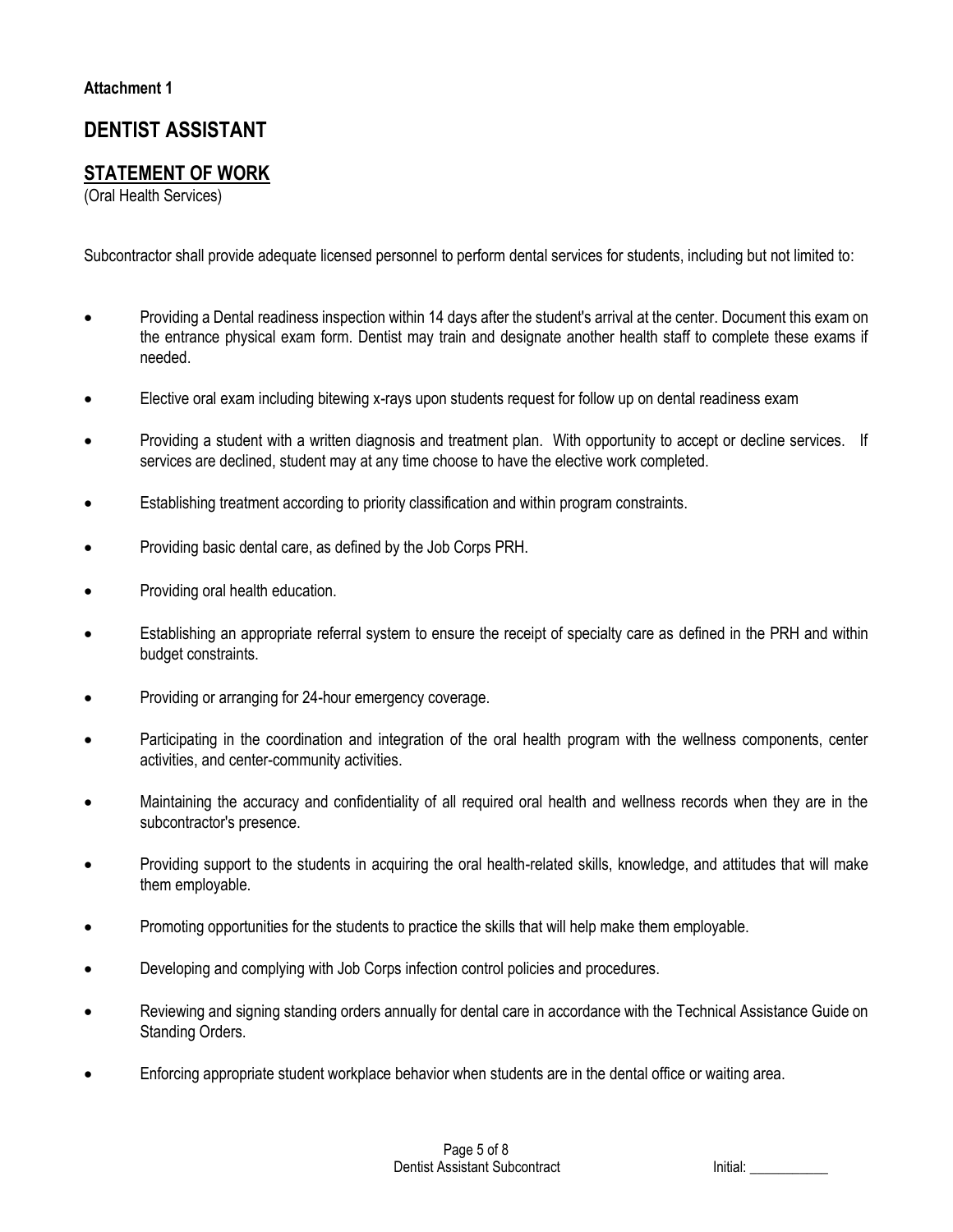- Arranging appropriate medical separations in conformity with the PRH.
- Collecting data and preparing reports as required by the Center Director and/or the Department of Labor.
- Advising/consulting as requested with the Center Director and center staff on oral health and dental programmatic issues.
- Cooperating with corporate and Regional Office center assessments.
- Ensuring that regular preventive maintenance is provided to the dental equipment.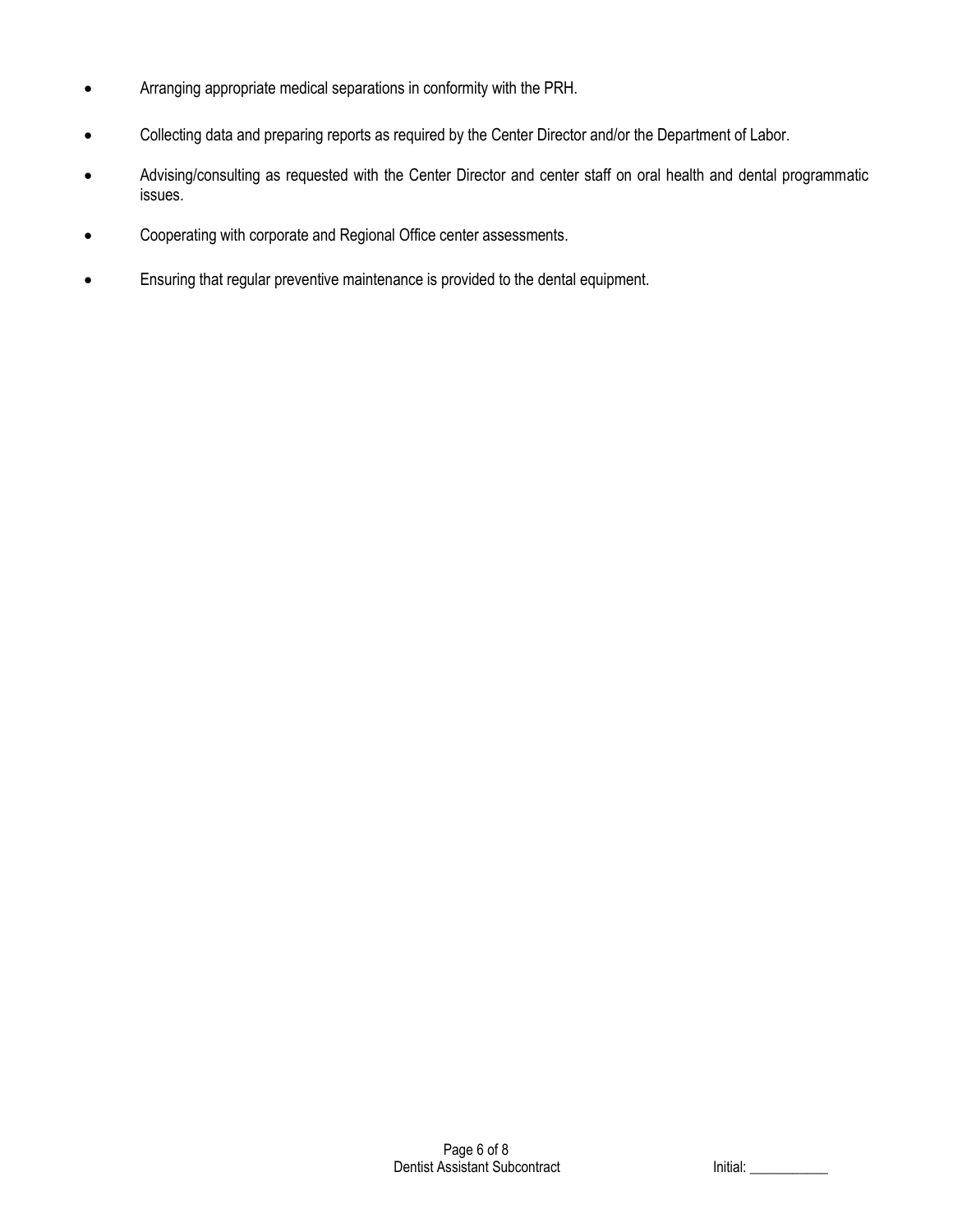## **Attachment 2**

Insights Training Group, LLC Terms and Conditions can be found at [www.insightsllc.net.](http://www.insightsllc.net/)